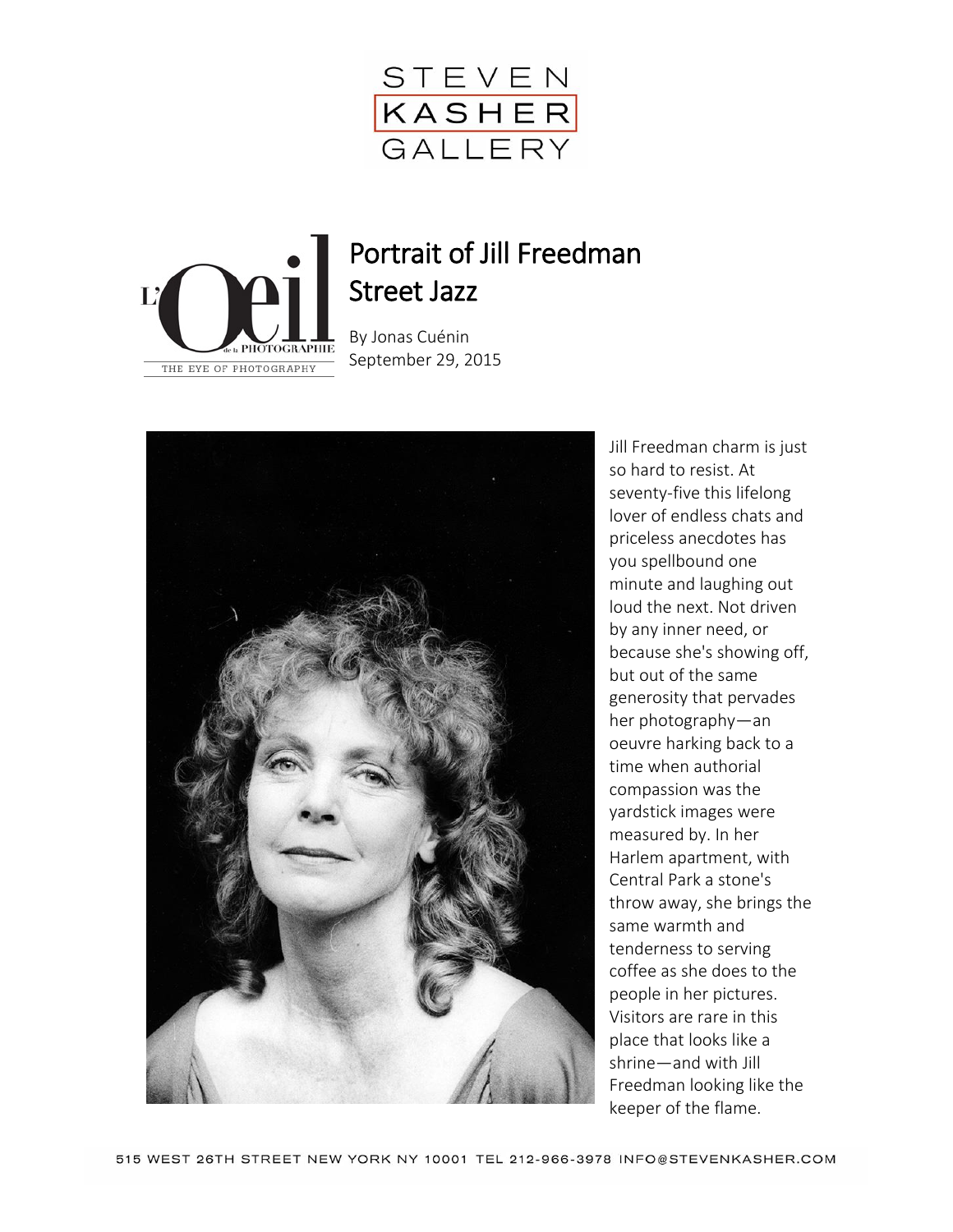

There's no obvious order: prints are jumbled with books and personal notebooks in an archive that makes you think of a treasure trove; and gives you an irresistible urge to rummage through a life that seems way out of the ordinary. A life Freedman enjoys recounting via numberless comedy routines and hilarious one-liners, against a constant musical background shot through with syncopation and jazz overtones. An unbroken theater that turns her images into fables and reveals her as much more than a virtuoso photographer. Big blue eyes, red cheeks, throaty voice, disheveled hair: she looks like a street clown, a force of nature—and every word brings the kind of transfiguration you find in remarkably gifted interpreters of life.

Freedman might love play-acting, but she also has her serious side: this is someone for whom there's only a thin line between pleasure and pain. Milk-white winter outside, tropical living room inside: from her comfortable leather armchair she jams with words and stories, then without warning goes into a rock'n'roll rant against the rottenness of a world she will pillory until her dying day. Most of the time she's striking back against the lunatic bombast of the women newsreaders on CNN and Fox News, delicious victims she turns on at noon with her latest toys: HD Ready screen, Apple TV, MacBook Air. Freedman is the "peace correspondent" she's always wanted to be, permanently angered by American policy and, in this month of January, very moved by the Charlie Hebdo massacre. Each event, each tragedy, triggers the deep, intense look and the empathy for the underdog which, in this world of ours, can shock and sometimes disturb.

From the home that is her refuge, Freedman brings an acute eye to the 21st century. Makes you think of Chris Marker, the Red, holed up in his Paris apartment and studying the evolution of his fellow humans on TV. A strange kind of observation, this, passion mixed with laziness in powerful contrast with her intellectual vitality. "What saddens me is that at my age I have no certainties about human nature. I tend to like everybody, but with the firm conviction that any other animal species is more highly evolved than us. All we do is destroy. All we do with this high-speed information is use it to spy on each other. We're the depraved monkeys you see in Hollywood movies. Ten years from now there might be no water or food left, and people don't seem to care. Animals, as a rule, only kill to eat. That's why I find politics so hard to put up with. History is repeating itself indefinitely. Did you see any bankers behind bars after the big crisis? Everyone's so pleased with themselves for getting Obama elected. A president who's a danger to the freedom of the press and in love with drones. You don't get to where he is by being Mr Nice Guy. I can't get all these stories and conflicts out of my mind. I think it comes from what happened in Paris. Those poor people. That really touches me. Make me stop... "

A rebel with a big heart, Freedman is also a marvelous storyteller. A bohemian with her own set of excesses, blind spots, and fears—the same as all the others, and even those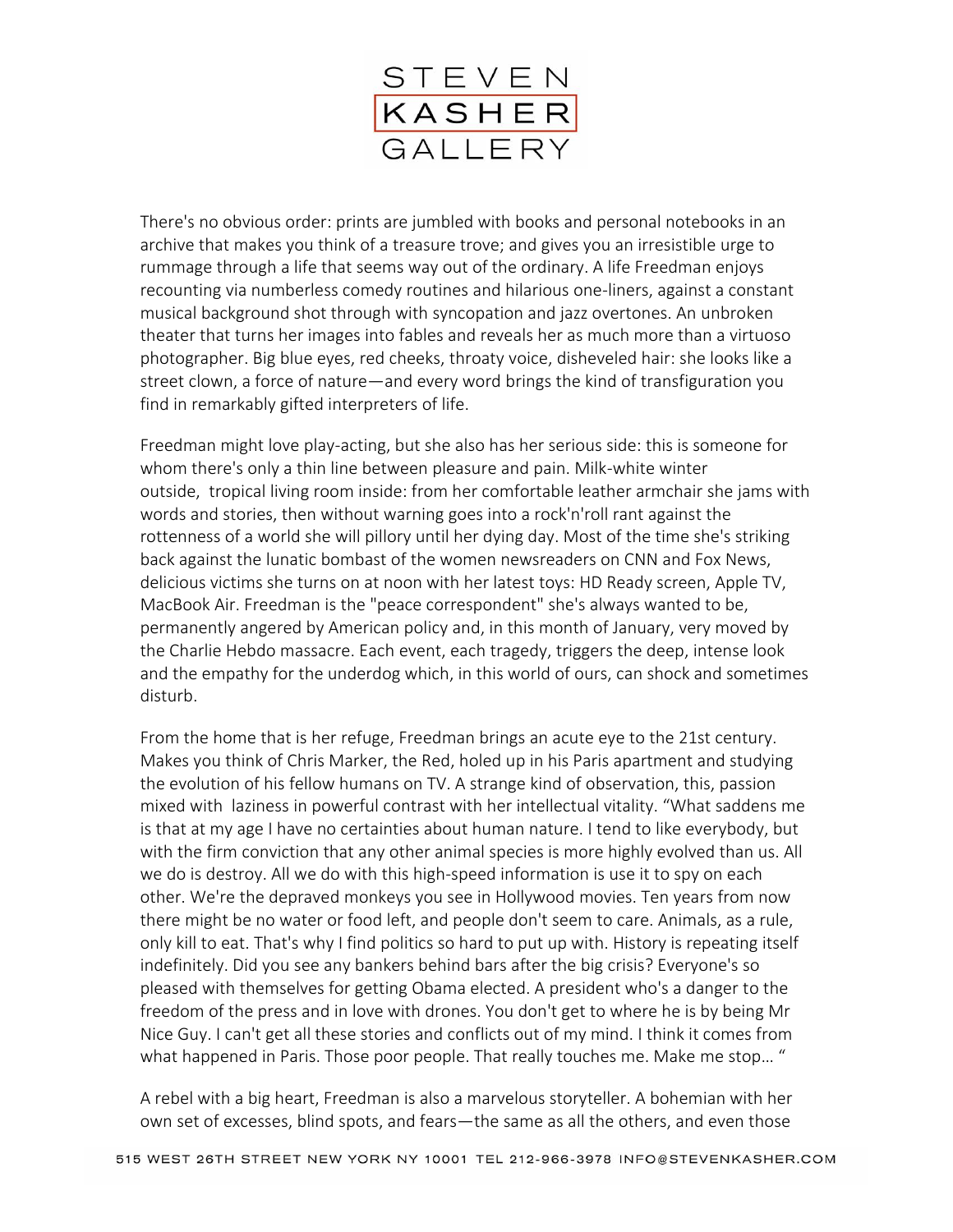

who hid it, like Cartier-Bresson the drinker, Doisneau the insecure—together with the gut obsession they share: to work for the good of humanity. She insists that she's still only twelve, and can see herself turning thirteen soon—but what for? "Twelve—not a bad age to already know everything about everything." Her bohemia is total non-identification, being able to change her mind about everything, having fun with her friends, partying, having lots of lovers and physical affection—and traveling of course, literally and figuratively. She seems to have lived a thousand lives. Looking back to a happy childhood, she talks about her passion for softball—baseball's kid brother, but played with a bigger ball. The only girl in her school team, the Mighty Midgets, she was shortstop, fielding between second and third base; as a batter she came in fourth, the "cleanup" position: "One day I hit two home runs in a row. I was the one who would drive you home."

Later, at university in Pittsburgh, where she was born on 19 October 1939, she studied sociology and anthropology; interests she sometimes dropped for her other great enthusiasm, music, and the jazz group she sang with in bars full of workers and miners. Using the same warm, dense voice as on this fine winter afternoon, as a crackly LP murmurs the opening bars of her all-time favorite, Stan Getz's *Here's That Rainy Day*: "Da da da da Da deedeeda dadadee… Da da da Da Deedee… Da da Deedooda Dedoo Oodee… Oo sweet ooosh ee da da didoo. That's major minor. Wow!"

Anyone who's met Jill Freedman knows she's got itchy feet. No sooner did the beautiful twenty one year old blonde have her degree than she set off to Israel, land of her paternal ancestors. By ship, of course: "I've always preferred boats to planes. I would have loved to be a sailor, actually. In Israel I soon found myself flat broke, so I started singing in the street and in clubs." There followed four years of wandering through Europe: Marseille, Paris (where she sang at La Contrescarpe on the Left Bank), and then London, where she earned her living singing for two years, including appearances on the famous BBC *Tonight Show*. "Just me and my guitar," she says proudly. "When the money ran out we did another show, and so on." One of her great experiences of the time still sets her eyes sparkling: going back to the States on board the legendary Queen Mary; five days looking out over the immensity of the ocean. "It was a great period. I was beautiful and I had trouble hiding it. I've always loved that kind of freedom. That's why I never married. All my life my boyfriends were always a little jealous. I always wanted to be out and about, spending time in my darkroom, going out to listen to jazz. Getting married meant staying home. Out of the question… I love men. You can really have fun with them, you know. But then they get all ardent and serious."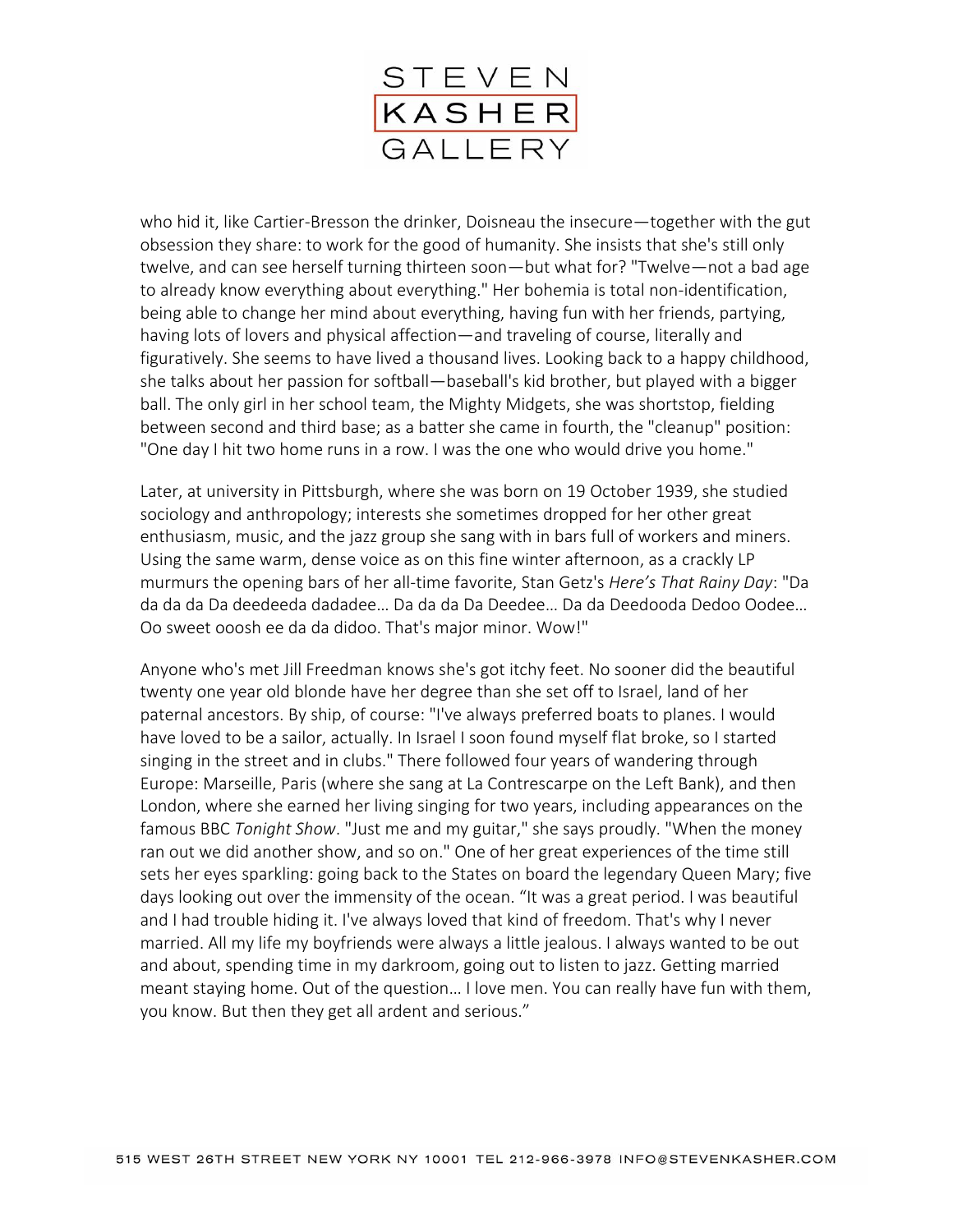



When she arrived in New York in 1964 the stand-up city was entering its most culturally prolific period. The natural place to live was Greenwich Village, Ground Zero for everything creative and nonconformist, for the counterculture, and for intellectual get-togethers; a different kind of neighborhood, celebrated in both movies and photography. "I often went to the Lion's Head, a pub where writers from the *Village Voice* and other local papers hung out. Real characters and marvelous talkers. After all, it doesn't matter if a story's true or not as long as it's good, right?" She spent thirty years in the Village, camera in hand, smilingly discreet, checking out the trendy spots and the frenzied streets for scenes and characters. "Coming to New York is always a way of

getting away from your life, from those small-town microcosms where everyone knows everyone else. In New York you don't have to know your neighbor, all you have to do is say hi, how you doing, see you! Crack a few jokes to people you don't even know. I liked that straight off."

It was in the Village that she deepened her visual and literary side, developed a taste for words with a real edge to them, and an obsession with quotations: reaching into an old drawer, she pulls out four fat envelopes full of bits of paper with the ones that have marked her most written or typed on them. Hundreds of sentences, including one from John Steinbeck that partly sums up the soul of America: "In the United States the poor see themselves not as an exploited proletariat but as temporarily embarrassed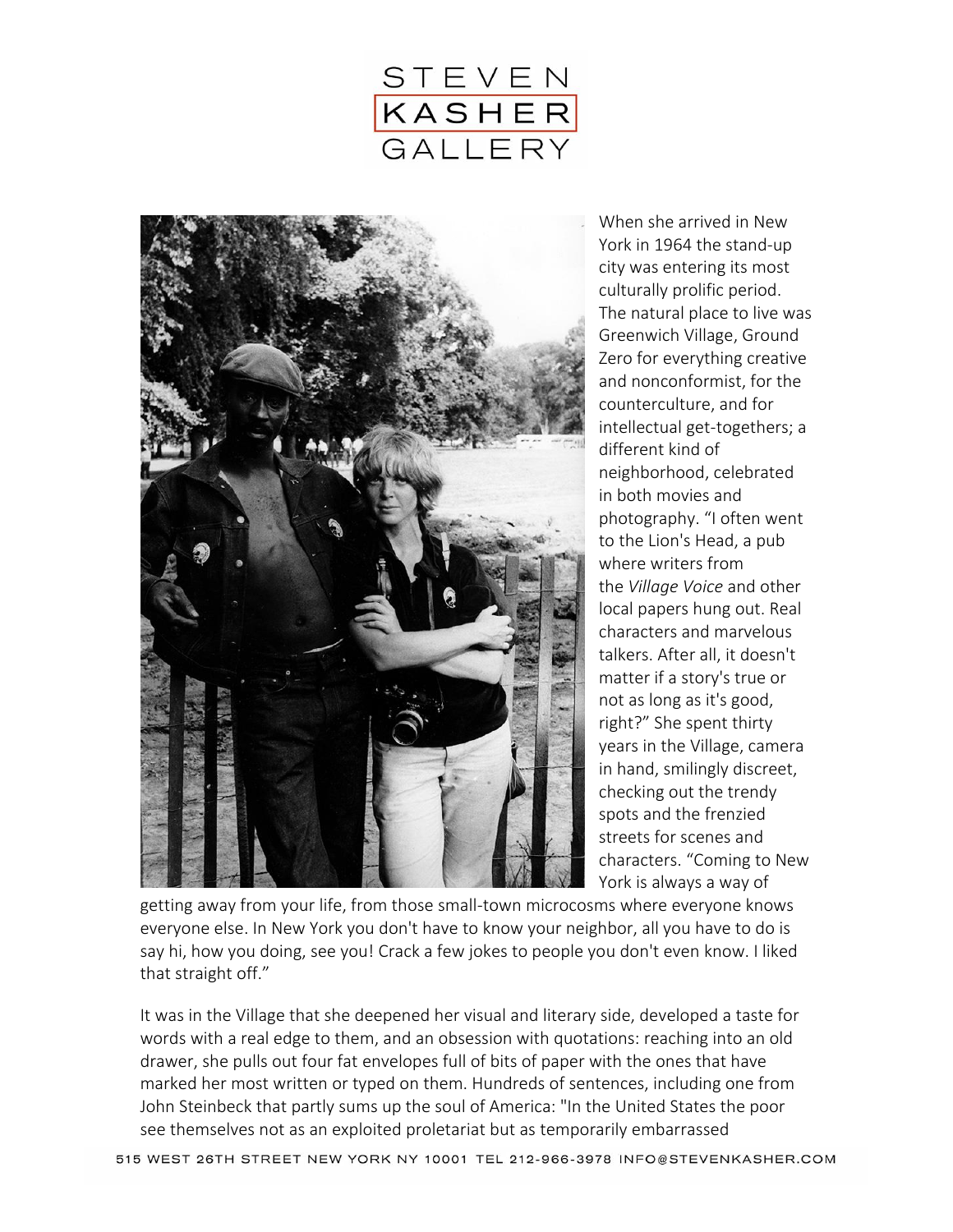

millionaires."

## Exclusive circles

Because her pictures often treat their subjects kindly, and because they can hone in on social injustice but rarely have that "horrors of war" impact, Jill Freedman's political commitment shows through less in them. They are not so much reactive as testimony to an upbringing that emphasized altruism. "My photos are political," she insists, "because they give freedom a voice." Even so, the crucial element in shaping her way of seeing was an atrocity image. Looking through copies of *Life*magazine dating from the Second World War, Freeman, then aged nine, came upon photos of the concentration camps just liberated by the Allies: "Every day when I came in from school I looked at those pictures, and I cried . . . and then I went and played ball outside. It was odd; I did that for a year. It wasn't as though we'd lost anyone during the war. One day my parents found out [her father was a real-estate salesman] and straight away they burned all the magazines. That was probably my first experience of photography and one of the reasons for becoming a photographer. If I have a conscience those pictures certainly have something to do with it, because I've been obsessed by that event all my life."

Before she bought her first camera "on a whim" in 1965, Jill Freedman was recording images in her imagination: snapshots engraved on her visual memory that were preludes to some of the photos she would take a little later on. Her subjects: the war in Vietnam, and anti-war and civil rights demonstrations. At the time she was working as an advertising editor—the only real job she has ever had—and spending every pay packet on equipment. "There was my first Nikon F, that I made love to—well, I mean, I used to give it little kisses. And then the two of us would go out for a walk." When Martin Luther King was assassinated in 1968, she quit her job straight away to join the march for the Poor People's Campaign, the last crusade King embarked on before his death. In 1971 her pictures of demonstrations, portraits of demonstrators, and scenes of police brutality came together as the book *Old News: Resurrection City*—but before that she had been published in *Life*: "There must have been five or six pictures. I remember giving my films to the magazine without really knowing what they would do with them. I even hesitated, because I was afraid they would damage the negatives. That was silly of me—they were careful, of course. It was a good thing I wasn't on assignment, or I would have been sleeping in a hotel and wouldn't have taken all those photos in the thick of things. I ate and demonstrated and slept with all the others, often in churches in the towns we passed through."

Freedman has always had an instinctive preference for the inaccessible, and for slipping in amongst people she knows nothing—or almost nothing—about. It would be mistaken,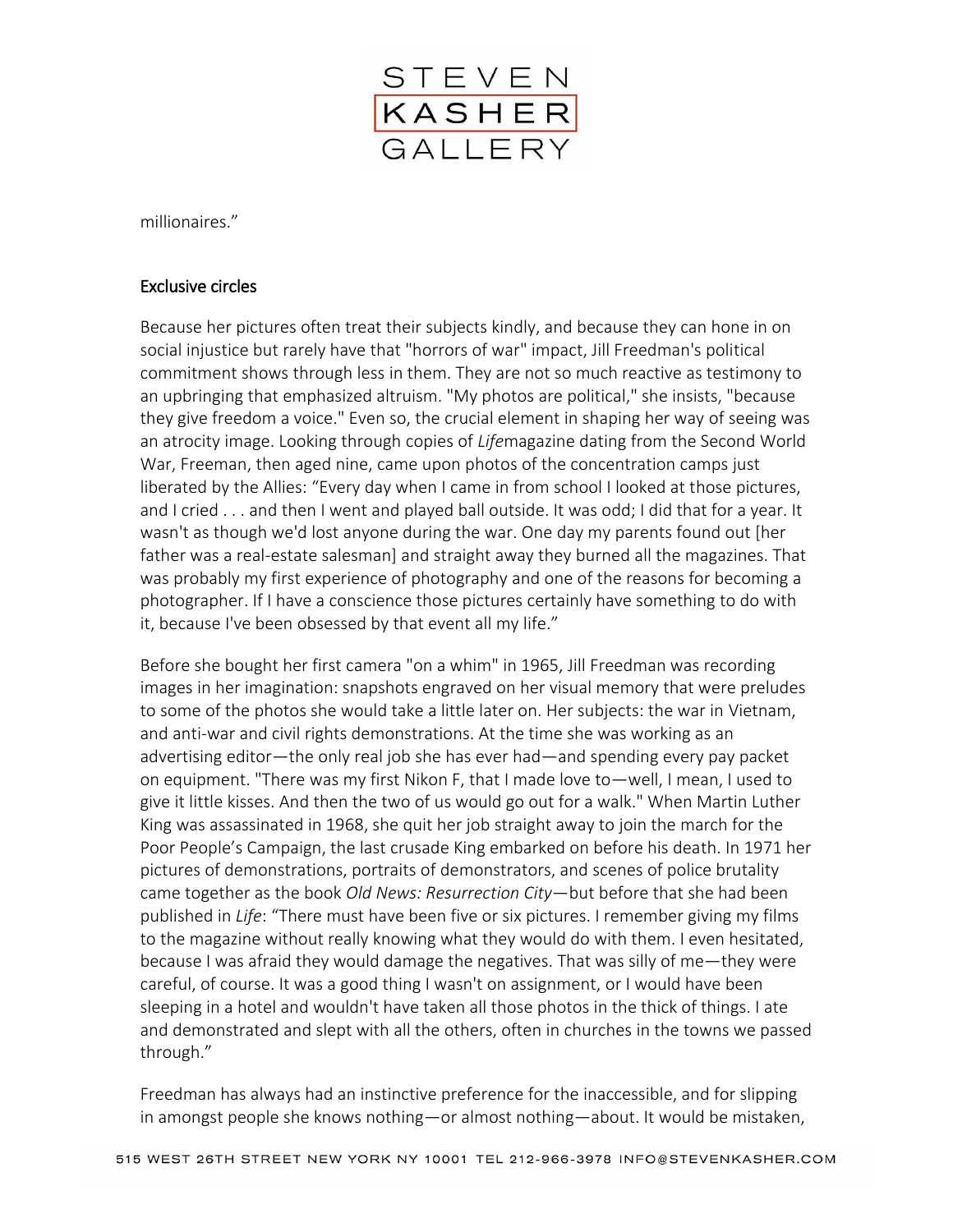

though, to think that this vast curiosity—the leading attribute of her own photography and the photographers she admires—has anything to do with the voyeurism emanating from some current work of this kind. Her work has always been marked by a slightly sexy naivety which is nothing other than a profound honesty—a word that today, in an art world obsessed with challenges, can seem anachronistic. The seven books she has to her credit take us into the daily life of societies that are "closed", at least from the point of view of the common man. Leafing through them, you can't help thinking about the splendid sentence from Frank Zappa she once noted down: "A mind is like a parachute. It does not work if it is not open."

*Circus Days*, published in 1975, is probably Freedman's finest book. Under the big top of the unique Clyde Beatty-Cole Brothers Circus in the Southeastern United States, the atmosphere is an indescribably magic mix of joy and drama: a crazy tale of men and animals living side by side, told in a hundred photos imbued with an incredible tenderness. A man head to head with an elephant; a clown putting on his makeup as a cat sleeps tranquilly beside him; as far as you can get from the jungle, an elephant pushing a cage with a lion inside it; and a giant hand in hand with a tiny woman dwarf. Plus a host of portraits, people whose eyes show the same mingling of melancholy and amusement. An adventure unlike any other—seven weeks of travelling and performances—that began almost on Freedman's doorstep: "It all started when I met Cleopatra, a drag queen from the Village. A great lady. She told me about a circus where she rode elephants wearing a satin dress and a feather boa. I loved the story at once. I borrowed a Volkswagen kombi and headed off in search of a circus of my own. With the Clyde Beatty-Cole Brothers Circus we traveled at night, put the tents up in the morning, on a vacant lot or behind a supermarket, did two performances, and set off that night for the next town. When I was a kid I'd always wanted to be adopted by gypsies, so I was just delighted. The circus has its own rigid pecking order, with three distinct classes: actors, clowns, and workers. But with a little bit of charm I managed to find a place for myself. I also remember not having enough money to get my films developed, so I had no idea of the result until the odyssey was over."

Driven by curiosity and a relentless urge to understand things, Freedman then decided to hang out with New York's firemen, a long-term project that culminated in the book *Firehouse* (1977). "They're the opposite of soldiers," she says. "They don't take life, they bring it back." In three different firehouses in Harlem and the Bronx, she spent two years immersed in their world: "Such handsome guys . . . But since women weren't allowed to sleep in the dormitory, I would spend the night in the fire chief's car. Besides, I have a rule: I never sleep with the people I'm working with."

These explorations soon led to another legendary and even more inaccessible circle: NYPD—the New York Police Department. Long a critic of the forces of law and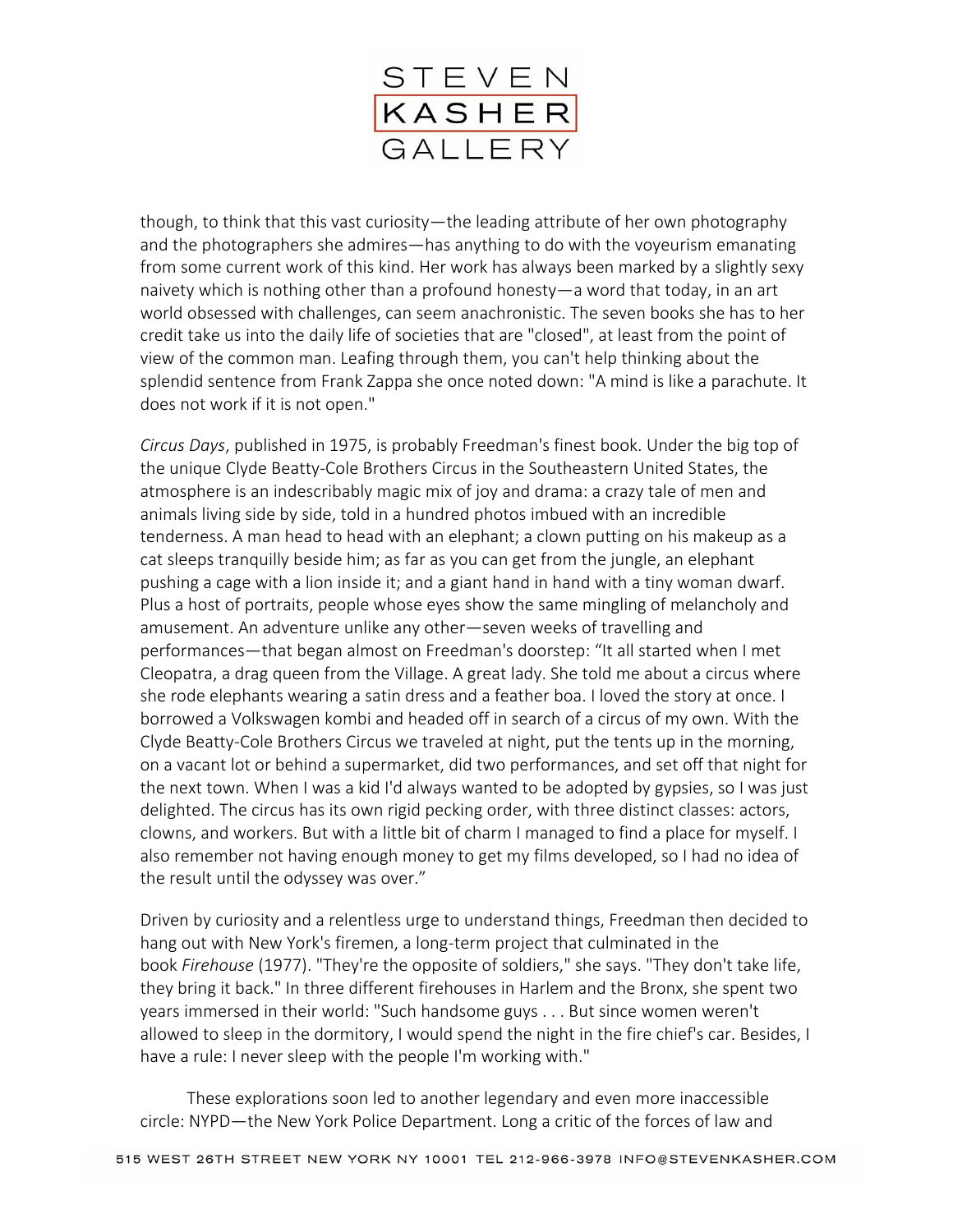

order, she now set out to "uncover their job from the inside, from a human point of view," and at the same time "show what a good cop's like." The officers, some of them Vietnam veterans, called her "the liberal." The subject matter means that the pictures in *Street Cops* (1982) and *Firehouse*, accompanied by texts she wrote herself, are more raw than usual. Night and day Freedman played the newshound the way Weegee had done before her, her camera catching the heroic, the sordid, and the bloody. She admits to having sometimes been a voyeur. But despite the oppressive atmosphere, her uncommon kindheartedness is still there, in the pictures she got of conversations, laughter, and above all rescue operations: "*Street Cops* was an exhibition at the Photographers' Gallery in London, the top UK photo venue. Someone wrote in the visitors' book, 'Now I'll look at them differently.' That's the best compliment the series could have."

## A dog's life

One last circle, with entry denied to those not ready to love it: the Irish people. Freedman has published two books on Ireland, a country dear to her for its landscapes, its folklore and its whiskey: *A Time That Was: Irish Moments* (1987) and *Ireland Ever* (2004).

But while she is deeply fond of human beings, she prefers animals, and can talk about them with irresistible admiration. In one of her her notebooks we find a tellingly ironic line from Groucho Marx: "Outside of a dog, a book is a man's best friend. Inside of a dog it's too dark to read." When she quotes it her eyes smile as broadly as her mouth. It's her favorite, and almost a motto when you learn that Freedman, a self-taught artist and a booklover, only ever had one real photography teacher: a certain Fang, a chocolatebrown royal poodle, "with a white rump and cheeks." He taught her everything, she says. "When I was out walking in the street with Fang I saw everything, felt everything. He had a great instinct. He taught me how to look, because he never missed a thing. Wouldn't it be terrific if people had as much vision and goodness as dogs?" Obviously there is a book devoted to them: in *Jill's Dogs* (1993) she speaks of her unswerving love for canines, and their brotherly relationship with human beings. Funny, touching images, similar in tone to the best by her compatriot Elliott Erwitt.

When Fang took Jill out walking, she could see. See the other dogs, sure, but also a whole lot of unsuspected riches. Beginning with all those timeless scenes, often caught with her Leica, during her wanderings on her home ground and elsewhere. Ordinary scenes with no real subject: a simple ode to existence and its special moments, be they commonplace, amusing, cultural, or iconic. A ramble through the streets against a jaunty, swinging soundtrack, with children in pride of place—as if every photo they appear in were the revelation of some eternal regret. Standing apart from her books and up until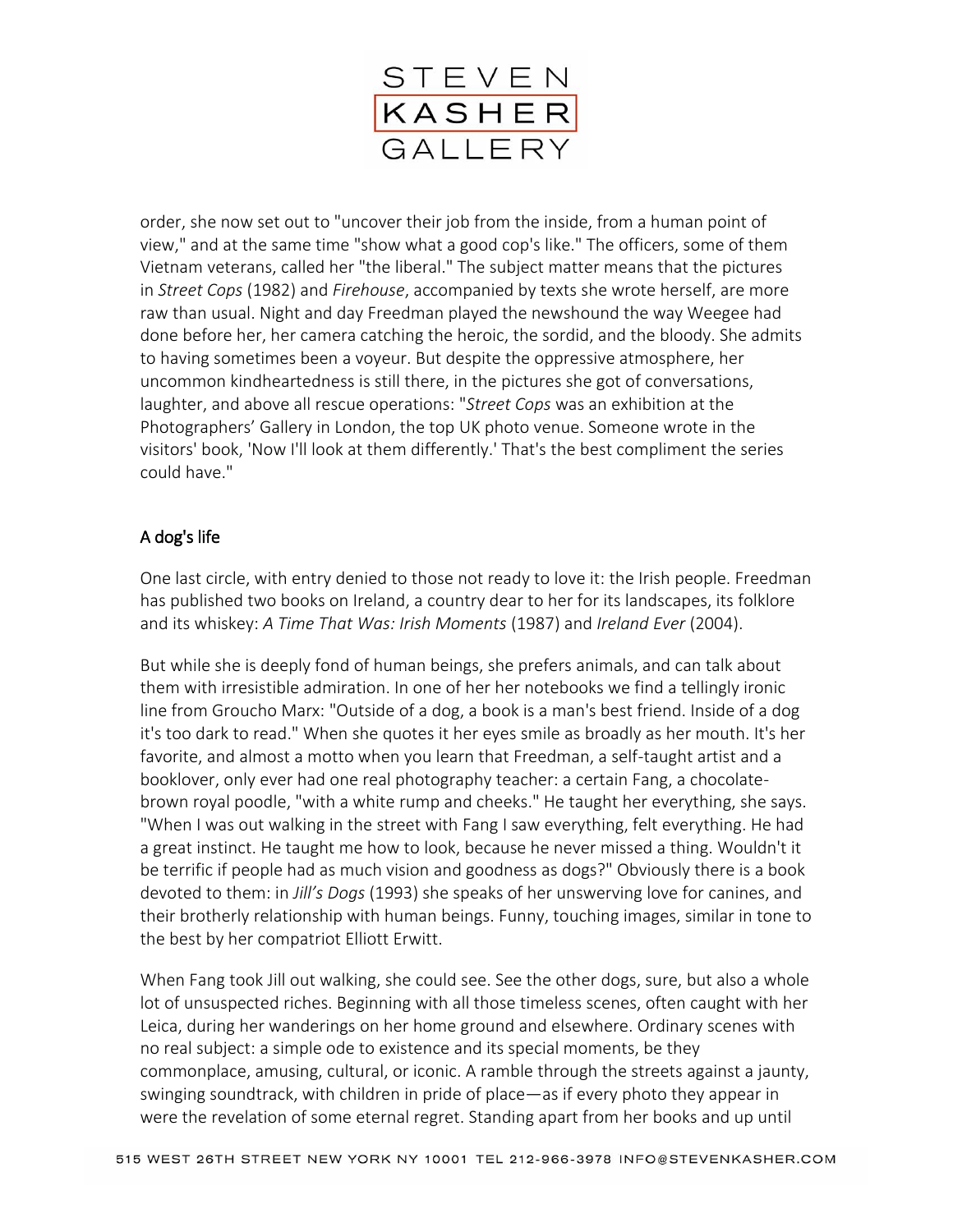

now hardly explored at all—never published or even shown—this segment of he work is now being gradually rediscovered by the artist herself: "Oh, yes . . . That naked couple on the beach, that was in the South of France. I'd completely forgotten this print. And this one of the little girl with her head out a train window."



In the 1970s Freedman was "a star", as Robert Stevens, photography historian at the International Center of Photography (ICP), points out. A star, true, but leading a precarious existence a bit like today. Out of conviction, you might say. Given the lack of commissions most of her meager income was going in rent; the lifestyle she had chosen came close to making her homeless. "All I thought about was my pictures, and they were all I had to live off." At the time her economic gambit was to unpack a sidewalk "street gallery" on a tablecloth outside the Whitney Museum. "Sometimes people took my name and called me to buy a Christmas present. At \$35 a picture it wasn't expensive." The seventies were also the beginning of photography's rise, and Freedman was always there when the top photographers of the time got together: in a photo she pulls out of a bottom drawer she's cavorting on André Kertész's knees, in the company of Roman Vishniac, Joel Meyerowitz, Arnold Newman, Neal Slavin, David Hockney, and Duane Michals: "Oh, marvelous Duane. If you run into him, send him my love. It's twenty years since I've seen him." A distant memory, but one that conjures up her early sources of inspiration: Dorothea Lange's remark, "The camera is a tool for learning to see without a camera"; but most of all W. Eugene Smith's arresting *Wounded, Dying Infant Found by*